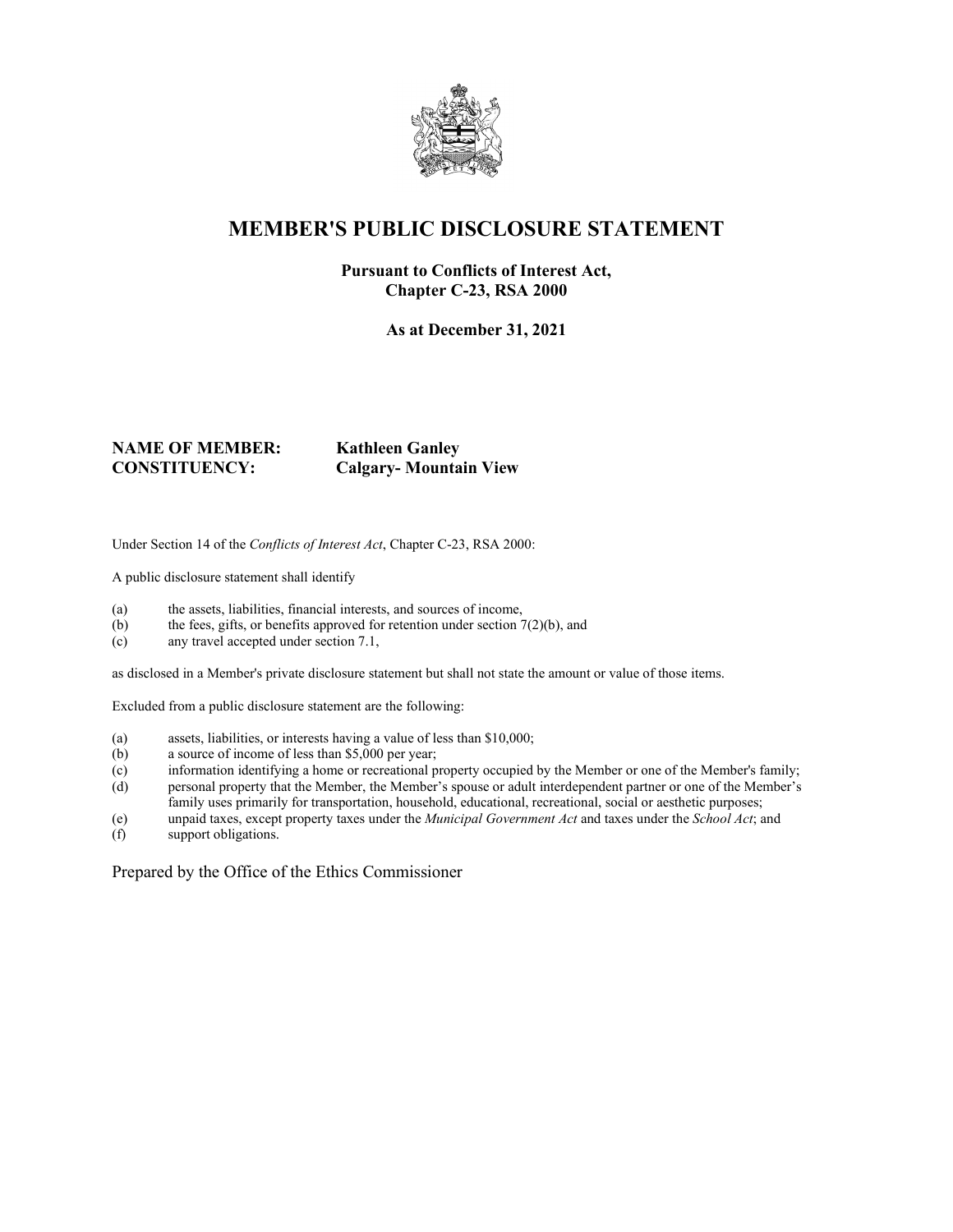# PUBLIC DISCLOSURE STATEMENT FOR Kathleen Ganley

# **FORM 1: MEMBER (Kathleen Ganley)**

| <b>INCOME</b>                                                                                   |                                                                                                          |
|-------------------------------------------------------------------------------------------------|----------------------------------------------------------------------------------------------------------|
| <b>Source</b>                                                                                   | <b>Nature of Income</b>                                                                                  |
| Government of Alberta                                                                           | <b>MLA</b> Indemnity                                                                                     |
| <b>ASSETS</b>                                                                                   |                                                                                                          |
| <b>Real Property</b>                                                                            | Primary Residence                                                                                        |
| <b>Bank, Trust Company or Other Financial</b><br><b>Institution</b>                             | CIBC, Tangerine, RBC                                                                                     |
| <b>Publicly Traded Securities (stocks and bonds)</b><br>and Registered Retirement Savings Plans | RBC Select Balanced Portfolio, RBC Investment<br>Savings Account<br>Pembina Pipeline Corp<br><b>TFSA</b> |
| <b>Canada Savings Bonds, Guaranteed</b><br><b>Investment Certificates</b>                       | n/a                                                                                                      |
| <b>Mutual Funds</b>                                                                             | n/a                                                                                                      |
| <b>Annuities and Life Insurance Policies</b>                                                    | Canadian Bar Insurance Association                                                                       |
| <b>Pension Rights</b>                                                                           | n/a                                                                                                      |
| <b>Other Assets</b>                                                                             | n/a                                                                                                      |
| <b>Gifts and Personal Benefits</b>                                                              | n/a                                                                                                      |
| <b>Travel on Non-commercial Aircraft</b>                                                        | n/a                                                                                                      |
| <b>LIABILITIES</b>                                                                              |                                                                                                          |
| <b>Mortgages</b>                                                                                | <b>RFA</b>                                                                                               |
| <b>Loans or Lines of Credit</b>                                                                 | n/a                                                                                                      |
| <b>Guarantees</b>                                                                               | n/a                                                                                                      |
| Other                                                                                           | n/a                                                                                                      |
| <b>FINANCIAL INTERESTS</b>                                                                      |                                                                                                          |
| n/a                                                                                             |                                                                                                          |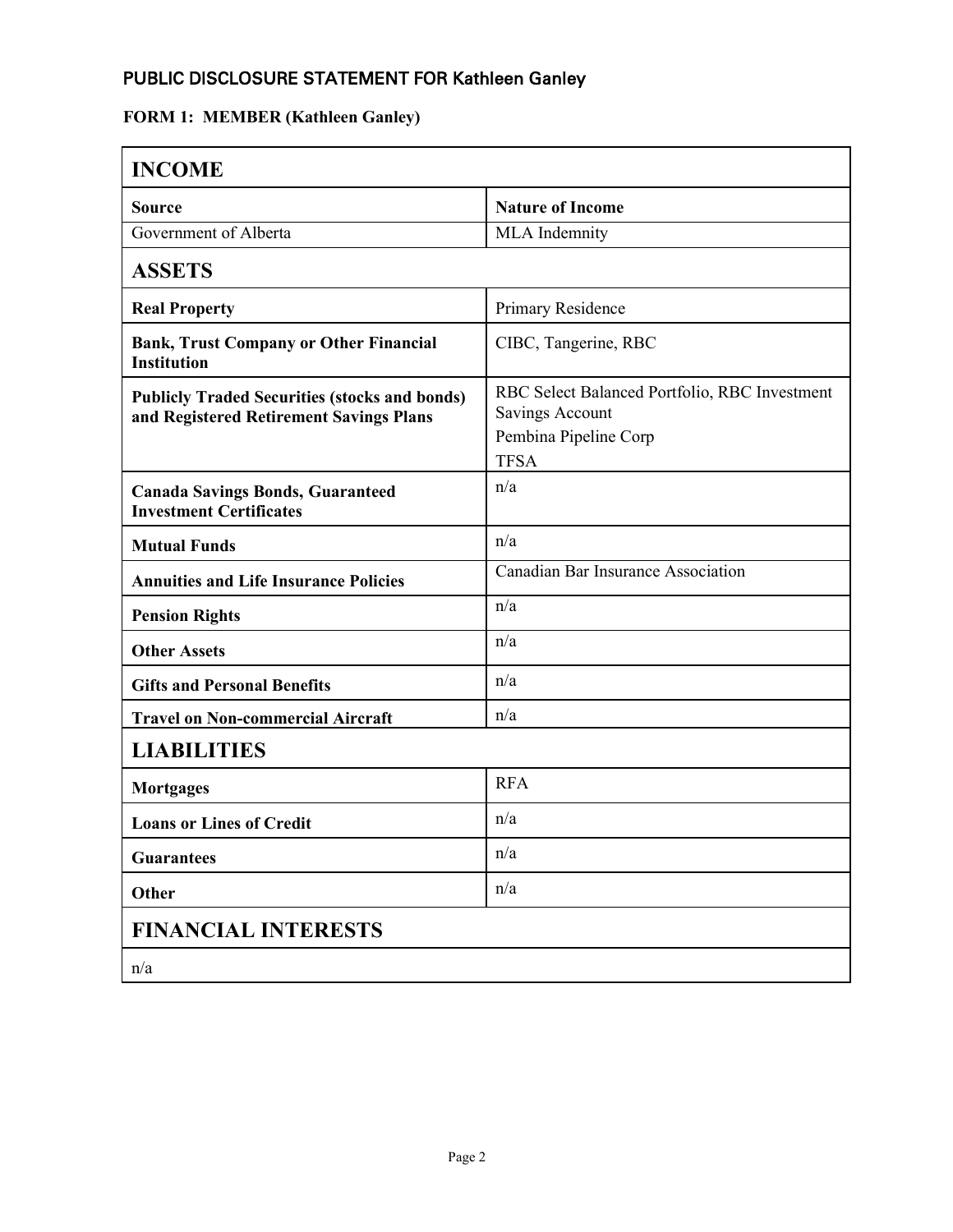#### PUBLIC DISCLOSURE STATEMENT FOR Kathleen Ganley

#### **FORM 2: MEMBER'S SPOUSE/ADULT INTERDEPENDENT PARTNER (Mark Hennessey)**

| <b>INCOME</b>                                                                                   |                                                                                                                                                  |
|-------------------------------------------------------------------------------------------------|--------------------------------------------------------------------------------------------------------------------------------------------------|
| <b>Source</b>                                                                                   | <b>Nature of Income</b>                                                                                                                          |
| Alberta Securities Commission                                                                   | Salary                                                                                                                                           |
| <b>ASSETS</b>                                                                                   |                                                                                                                                                  |
| <b>Real Property</b>                                                                            | Joint with Spouse                                                                                                                                |
| <b>Bank, Trust Company or Other Financial</b><br><b>Institution</b>                             | Joint with Spouse                                                                                                                                |
| <b>Publicly Traded Securities (stocks and bonds)</b><br>and Registered Retirement Savings Plans | Manulife: Fundamental Dividend Adv. Series,<br>Global Franchise Adv. Series, Growth<br>Opportunities Series H, US All Caps Equity Adv.<br>Series |
| <b>Canada Savings Bonds, Guaranteed</b><br><b>Investment Certificates</b>                       | n/a                                                                                                                                              |
| <b>Mutual Funds</b>                                                                             | n/a                                                                                                                                              |
| <b>Annuities and Life Insurance Policies</b>                                                    | n/a                                                                                                                                              |
| <b>Pension Rights</b>                                                                           | Special Forces Pension Plan                                                                                                                      |
| <b>Other Assets</b>                                                                             | n/a                                                                                                                                              |
| <b>Gifts and Personal Benefits</b>                                                              | n/a                                                                                                                                              |
| <b>LIABILITIES</b>                                                                              |                                                                                                                                                  |
| <b>Mortgages</b>                                                                                | Joint with spouse                                                                                                                                |
| <b>Loans or Lines of Credit</b>                                                                 | n/a                                                                                                                                              |
| <b>Guarantees</b>                                                                               | n/a                                                                                                                                              |
| Other                                                                                           | n/a                                                                                                                                              |
| <b>FINANCIAL INTERESTS</b>                                                                      |                                                                                                                                                  |
| n/a                                                                                             |                                                                                                                                                  |